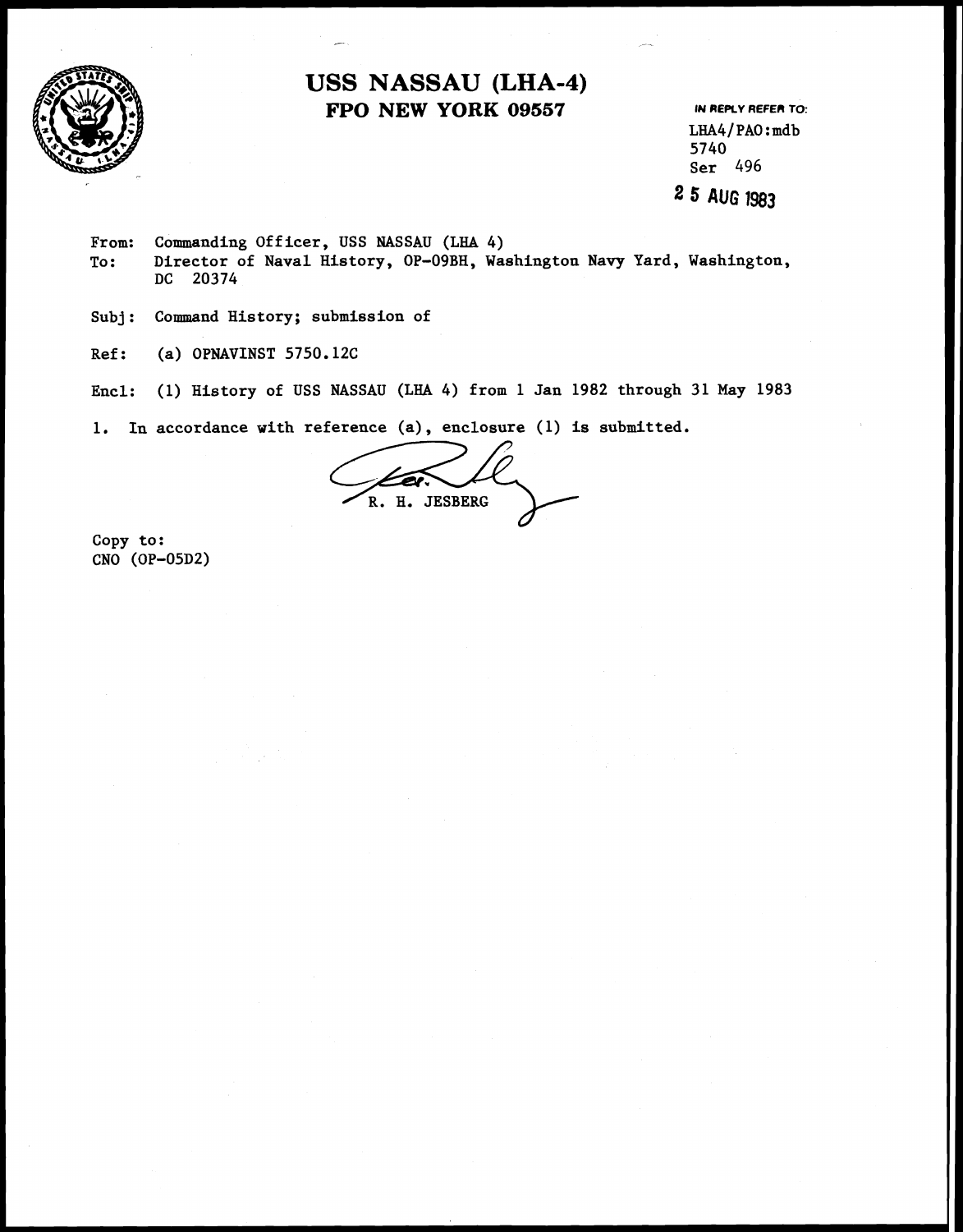## COMMAND HISTORY OF USS NASSAU (LHA 4) - 1 JAN 1982 THROUGH 31 MAY 1983

On January 19, 1982, NASSAU departed for a five-and-a-half month Mediterranean Sea/Indian Ocean cruise with the 34th Marine Amphibious Unit embarked. During deployment, NASSAU participated in four amphibious operations. One of them, NATO exercise DISTANT DRUM 82, was among the largest amphibious exercises conducted during the year. NASSAU also visited five countries during the deployment. Port calls were made in St. Thomas, Virgin Islands; Palma de Majorca, Spain; Mombassa, Kenya; Ashdod, Isreal; Athens, Greece; Toulon, France; Barcelona, Spain; and Rota, Spain.

NASSAU returned to Norfolk on June 30, 1982 for a six week stand-down period. NASSAU departed homeport in August to assume major responsibilities in NATO exercises conducted in the North Atlantic.

After embarking Marines from Brigade Service Support Group (BSSG4) at Morehead City, North Carolina on August 25th, NASSAU joined 25 other ships in a convoy transiting the Atlantic. Wartime conditions were simulated for the exercises UNITED EFFORT and SHORT ENGAGEMENT.

Harrier jets flew aboard on September 7, staged live bombing runs on the northwest coast of Scotland two days later, and flew regular training sorties beginning on September 12. Four Marine fire-support aircraft, the OV-10 "Broncos" launched the same day and departed for their exercise base in Denmark.

The flight of the Broncos was a first for NASSAU and only the second time that the aircraft have flown as part of an operation from an Atlantic Fleet ship.

After the initial Atlantic transit, NASSAU took part in NATO exercises NORTHERN WEDDING and BOLD GUARD. In addition to amphibious support, she provided air cover for both exercises. NORTHERN WEDDING involved landing Marines in Esjbera, Denmark as part of a coordinated amphibious operation where they joined other units of the task force from the Atlantic Fleet. Amphibious assaults at Lolland, Denmark and Putlos Bay, West Germany highlighted BOLD GUARD, which ended September 24, 1983.

Approximately 160 ships and 250 aircraft participated in NORTHERN WEDDING - the largest exercise ever during NASSAU'S three-year history.

The time at sea was followed by a two-week port call in Portsmouth, U. K. Pulling in on September 30, NASSAU'S crew enjoyed liberty with tours in the U. K. and continent available.

Enroute to Norfolk NASSAU conducted a successful missile firing exercise with a score of 98.

On October 30, NASSAU returned to Norfolk for a well-deserved stand-down and holiday leave period.

NASSAU became the first LHA to complete Airborne Mine Counter Measures Readiness Inspections in a two-day exercise which began on November 30 at Lynnhaven Anchorage.